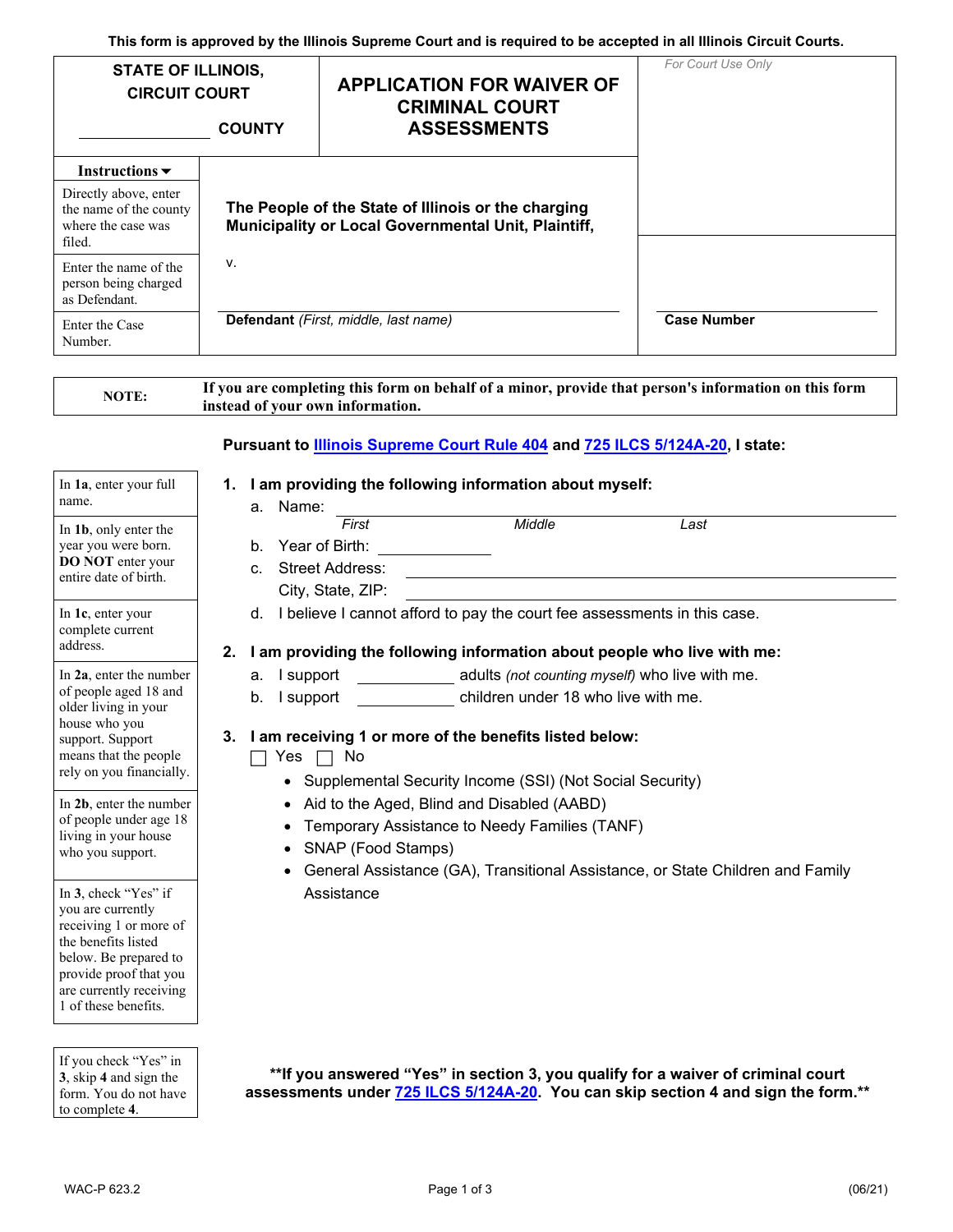|                                                                                           | Enter the Case Number given by the Circuit Clerk:                                                                                                                                              |               |
|-------------------------------------------------------------------------------------------|------------------------------------------------------------------------------------------------------------------------------------------------------------------------------------------------|---------------|
| In 4a, check "Yes" if<br>you applied for at least<br>1 of the benefits listed<br>in $3$ . | 4<br>I checked "No" in section 3, so I am providing the following financial information:<br>I have a pending application for 1 or more of the benefits listed in section 3:<br>а.<br>No<br>Yes |               |
| In 4b, check the box<br>for each type of money                                            | I received the following money in the past month. (check all that apply)<br>b.<br>My employment: \$<br>Social Security (not SSI):                                                              | $\frac{1}{2}$ |
| you or the person on<br>whose behalf this<br>Application is being                         | Child support:<br>Unemployment:<br>Pension:                                                                                                                                                    | \$            |
| filed have received in                                                                    | Money from other household members:                                                                                                                                                            | <u>\$</u>     |
| the past month. Enter<br>the gross (before taxes)<br>amount for each type.                | Other (list type and amount):<br>No income                                                                                                                                                     | \$            |
| Under Other in 4b and<br>4c, include any money                                            | Total of all money received in the past month: \$                                                                                                                                              |               |
| received from family                                                                      | I received the following total amount of money in the past 12 months. (check all that apply)<br>c.                                                                                             |               |
| or friends.                                                                               | Social Security (not SSI):<br>My employment: \$                                                                                                                                                | $\frac{1}{2}$ |
| In 4c, check the box                                                                      | Unemployment:<br>Child support:<br>\$                                                                                                                                                          | \$            |
| for each type of money                                                                    | Pension:<br>\$                                                                                                                                                                                 |               |
| you or the person on<br>whose behalf this                                                 | Money from other household members:                                                                                                                                                            | <u>\$</u>     |
| Application is being                                                                      | Other (list type and amount):                                                                                                                                                                  |               |
| filed have received in<br>the past 12 months.                                             | No income                                                                                                                                                                                      |               |
| Enter the total gross<br>(before taxes) amount                                            | Total of all money received in the past 12 months:<br>- \$                                                                                                                                     |               |
| for each type.                                                                            | My current monthly expenses are listed below. (check all that apply)<br>d.                                                                                                                     |               |
| In 4d, check all of your                                                                  | Rent:<br>\$<br>per month                                                                                                                                                                       |               |
| debts and expenses for<br>the past month and list                                         | Home Mortgage:<br>- \$<br>per month                                                                                                                                                            |               |
| the amount of money                                                                       | $\boldsymbol{\mathsf{\$}}$<br>Other Mortgage:<br>per month                                                                                                                                     |               |
| you pay each month<br>for that expense.                                                   | $\frac{1}{2}$<br>Utilities:<br>per month                                                                                                                                                       |               |
|                                                                                           | $\frac{1}{2}$<br>Food:<br>per month                                                                                                                                                            |               |
|                                                                                           | Medical:<br>per month                                                                                                                                                                          |               |
|                                                                                           | Car Loan:<br>per month                                                                                                                                                                         |               |
|                                                                                           | $\overline{\$}$<br>Childcare:<br>per month                                                                                                                                                     |               |
|                                                                                           | \$<br>Child Support:<br>per month                                                                                                                                                              |               |
|                                                                                           |                                                                                                                                                                                                | \$            |
|                                                                                           | I have no expenses.                                                                                                                                                                            |               |
|                                                                                           | Total of all expenses: \$    per month                                                                                                                                                         |               |
| In 4e, check all of the<br>items owned by you                                             | I have the belongings listed below. (check all that apply)<br>е.                                                                                                                               |               |
| and list the value of                                                                     | Bank accounts and cash totaling:                                                                                                                                                               |               |
| each item. If you own                                                                     | Home worth:                                                                                                                                                                                    |               |
| real estate, include the<br>total you owe on any                                          | $\frac{1}{2}$<br>The total I owe on my home mortgage is:                                                                                                                                       |               |
| mortgage.                                                                                 | Other real estate, not including the house I live in, worth:                                                                                                                                   |               |
| Be prepared to provide                                                                    | The total I owe on my other mortgage is:                                                                                                                                                       |               |
| documents showing                                                                         | 1 <sup>st</sup> vehicle worth:<br>$\frac{\$}{\$}$ The 1 <sup>st</sup> vehicle is paid off:                                                                                                     | Yes<br>No     |
| your income, value of                                                                     | $2^{nd}$ vehicle worth: $\frac{\$}{10^{nd}}$ The $2^{nd}$ vehicle is paid off:                                                                                                                 | Yes<br>No     |
| belongings (including<br>real estate) and                                                 | Other (list items and their value):                                                                                                                                                            | \$            |
| expense information                                                                       | None of the above                                                                                                                                                                              |               |
| when you file your<br>forms.                                                              |                                                                                                                                                                                                |               |